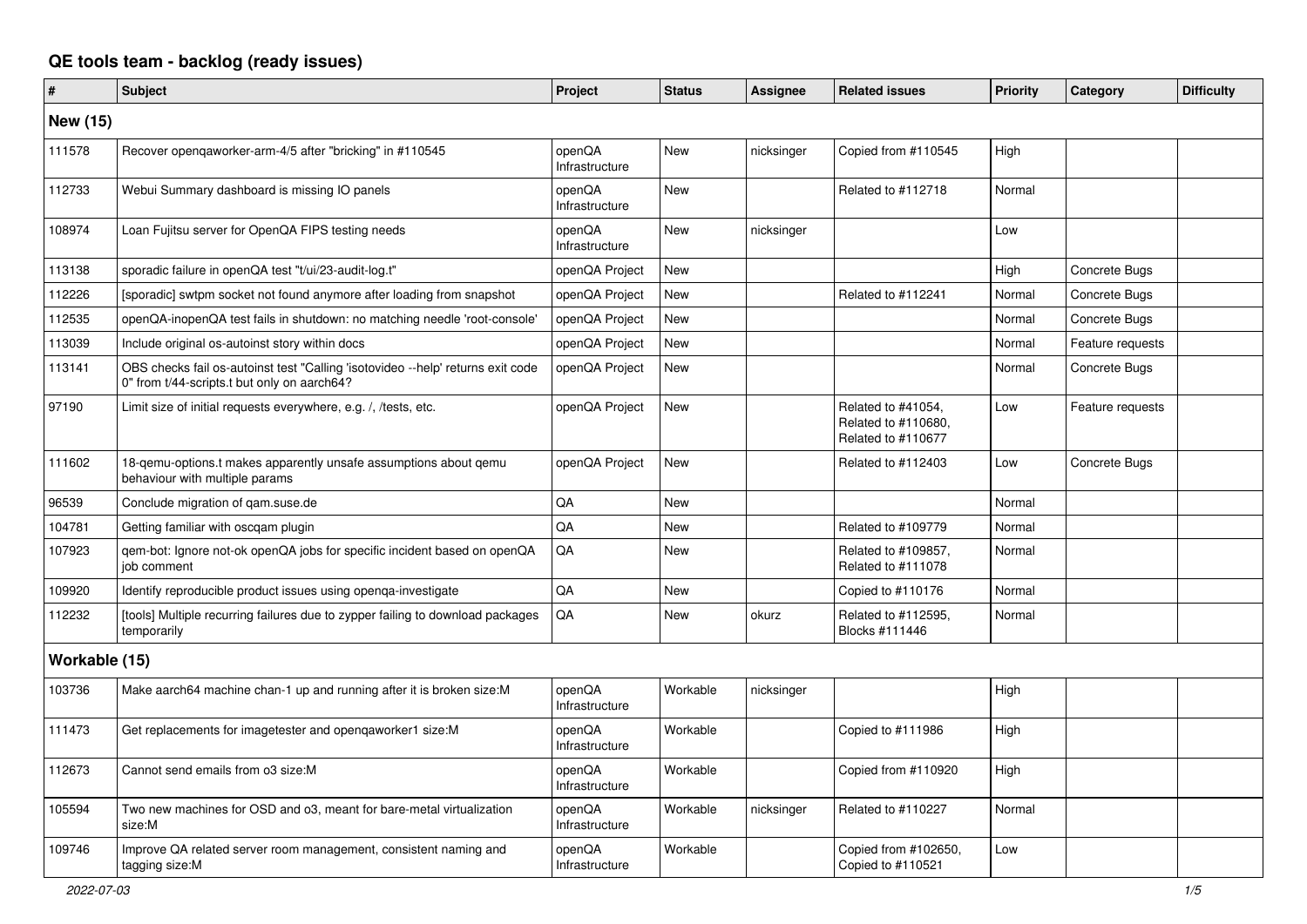| $\vert$ #       | <b>Subject</b>                                                                                                                                                                                    | Project                  | <b>Status</b> | <b>Assignee</b> | <b>Related issues</b>                                                                                                                                                              | <b>Priority</b> | Category         | <b>Difficulty</b> |
|-----------------|---------------------------------------------------------------------------------------------------------------------------------------------------------------------------------------------------|--------------------------|---------------|-----------------|------------------------------------------------------------------------------------------------------------------------------------------------------------------------------------|-----------------|------------------|-------------------|
| 109112          | Improve os-autoinst sshXtermVt.pm connection error handling (was: "Test<br>died: Error connecting to <root@redcurrant-4.qa.suse.de>: No route to host")<br/>size:M</root@redcurrant-4.qa.suse.de> | openQA<br>Infrastructure | Workable      |                 | Related to #98832, Has<br>duplicate #109719                                                                                                                                        | Low             |                  |                   |
| 111992          | Deal with QEMU and OVMF default resolution being 1280x800, affecting (at<br>least) gxl size:M                                                                                                     | openQA Project           | Workable      | tinita          |                                                                                                                                                                                    | High            | Feature requests |                   |
| 95783           | Provide support for multi-machine scenarios handled by openqa-investigate<br>size:M                                                                                                               | openQA Project           | Workable      | mkittler        | Related to #103425,<br>Related to #71809.<br>Related to #69976.<br>Related to #107014,<br>Related to #110518,<br>Related to #110530,<br>Related to #110176,<br>Copied from #81859  | Normal          | Feature requests |                   |
| 111066          | Document suggested workflows for multiple teams reviewing openQA test<br>results size:M                                                                                                           | openQA Project           | Workable      |                 |                                                                                                                                                                                    | Normal          | Feature requests |                   |
| 81899           | [easy][beginner] Move code from isotovideo to a module size:M                                                                                                                                     | openQA Project           | Workable      | okurz           | Related to #108530                                                                                                                                                                 | Low             | Feature requests |                   |
| 99663           | Use more perl signatures - os-autoinst size:M                                                                                                                                                     | openQA Project           | Workable      | okurz           | Related to #102146,<br>Related to #104986,<br>Related to #104520,<br>Related to #106654,<br>Related to #108323,<br>Related to #110983.<br>Related to #112319,<br>Copied to #100967 | Low             | Feature requests |                   |
| 100967          | Use more perl signatures - openQA size:M                                                                                                                                                          | openQA Project           | Workable      | okurz           | Copied from #99663,<br>Copied to #105127                                                                                                                                           | Low             | Feature requests |                   |
| 106056          | [virtualization][tools] Improve retry behaviour and connection error handling in<br>backend::ipmi (was: "Fail to connect opengaipmi5-sp.qa.suse.de on our osd<br>environment") size:M             | openQA Project           | Workable      |                 | Related to #102650                                                                                                                                                                 | Low             | Feature requests |                   |
| 107941          | [sporadic] openQA Fullstack test t/full-stack.t can still fail with "udevadm" log<br>message size:M                                                                                               | openQA Project           | Workable      |                 |                                                                                                                                                                                    | Low             | Concrete Bugs    |                   |
| 111338          | Open source https://gitlab.suse.de/qa-maintenance/mtui size:M                                                                                                                                     | QA                       | Workable      |                 | Copied to #111341                                                                                                                                                                  | Low             |                  |                   |
| In Progress (3) |                                                                                                                                                                                                   |                          |               |                 |                                                                                                                                                                                    |                 |                  |                   |
| 107032          | [timeboxed:20h] [spike] Create integration test of os-autoinst's VNC module<br>with VMWare's VNC-over-websockets size:S                                                                           | openQA Project           | In Progress   | mkittler        |                                                                                                                                                                                    | High            | Feature requests |                   |
| 113087          | [qa-tools][qem-bot] malformed data in smelt incident causes smelt sync fail                                                                                                                       | QA                       | In Progress   | okurz           |                                                                                                                                                                                    | Urgent          |                  |                   |
| 111341          | Open source https://gitlab.suse.de/qa-maintenance/qam-oscplugin/ size:M                                                                                                                           | QA                       | In Progress   | osukup          | Copied from #111338                                                                                                                                                                | Normal          |                  |                   |
| Blocked (33)    |                                                                                                                                                                                                   |                          |               |                 |                                                                                                                                                                                    |                 |                  |                   |
| 97862           | More openQA worker hardware for OSD size:M                                                                                                                                                        | openQA<br>Infrastructure | Blocked       | okurz           | Copied from #97043,<br>Copied to #104970                                                                                                                                           | High            |                  |                   |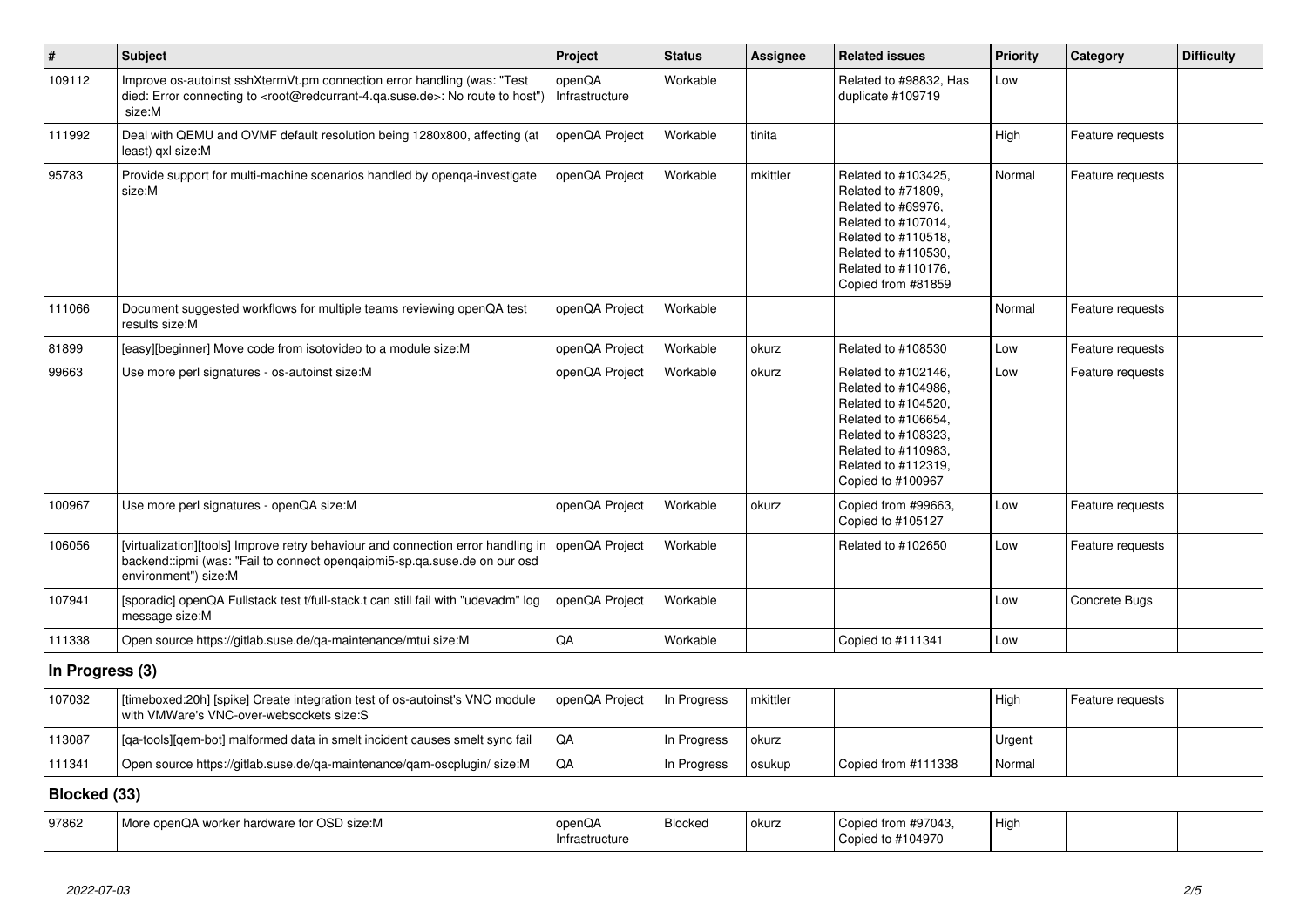| $\vert$ # | <b>Subject</b>                                                                                                                                                                                                             | Project                  | <b>Status</b> | Assignee | <b>Related issues</b>                                                                                                                                    | <b>Priority</b> | Category         | <b>Difficulty</b> |
|-----------|----------------------------------------------------------------------------------------------------------------------------------------------------------------------------------------------------------------------------|--------------------------|---------------|----------|----------------------------------------------------------------------------------------------------------------------------------------------------------|-----------------|------------------|-------------------|
| 110545    | Investigate and fix higher instability of opengaworker-arm-4/5 vs. arm-1/2/3<br>further things to try size:M                                                                                                               | openQA<br>Infrastructure | Blocked       | okurz    | Copied to #111578                                                                                                                                        | High            |                  |                   |
| 110920    | Emails from o3 are rejected by mx2.suse.de for certain sender/recipients<br>size:S                                                                                                                                         | openQA<br>Infrastructure | Blocked       | okurz    | Copied from #110629,<br>Copied to #112673                                                                                                                | High            |                  |                   |
| 109668    | [saga][epic] Stable and updated non-gemu backends for SLE validation                                                                                                                                                       | openQA Project           | Blocked       | okurz    | Related to #37339                                                                                                                                        | High            | Feature requests |                   |
| 80142     | [saga][epic] Scale out: Redundant/load-balancing deployments of openQA,<br>easy containers, containers on kubernetes                                                                                                       | openQA Project           | Blocked       | okurz    | Related to #80466,<br>Related to #92893,<br>Related to #110497                                                                                           | High            | Feature requests |                   |
| 101048    | [epic] Investigate and fix higher instability of openqaworker-arm-4/5 vs.<br>$arm-1/2/3$                                                                                                                                   | openQA Project           | Blocked       | mkittler | Related to #101030                                                                                                                                       | High            | Concrete Bugs    |                   |
| 100688    | [epic][virtualization][3rd party hypervisor] Add svirt backend compatibility for<br>vmware 7.0                                                                                                                             | openQA Project           | Blocked       | okurz    |                                                                                                                                                          | High            | Feature requests |                   |
| 109656    | [epic] Stable non-gemu backends                                                                                                                                                                                            | openQA Project           | Blocked       | okurz    | Related to #99345                                                                                                                                        | Normal          | Feature requests |                   |
| 80150     | [epic] Scale out openQA: Easier openQA setup                                                                                                                                                                               | openQA Project           | Blocked       | okurz    |                                                                                                                                                          | Normal          | Feature requests |                   |
| 91914     | [epic] Make reviewing openQA results per squad easier                                                                                                                                                                      | openQA Project           | Blocked       | okurz    | Related to #52655,<br>Related to #93710,<br>Copied from #91467,<br>Copied to #99306                                                                      | Normal          | Feature requests |                   |
| 92854     | [epic] limit overload of openQA webUI by heavy requests                                                                                                                                                                    | openQA Project           | Blocked       | okurz    | Copied from #92770                                                                                                                                       | Normal          | Feature requests |                   |
| 96263     | [epic] Exclude certain Minion tasks from "Too many Minion job failures alert"<br>alert                                                                                                                                     | openQA Project           | Blocked       | okurz    | Related to #96197.<br>Related to #98499.<br>Related to #70768                                                                                            | Normal          | Feature requests |                   |
| 98472     | [epic] Scale out: Disaster recovery deployments of existing openQA<br>infrastructures                                                                                                                                      | openQA Project           | Blocked       | okurz    |                                                                                                                                                          | Normal          | Feature requests |                   |
| 99831     | [epic] Better handle minion tasks failing with "Job terminated unexpectedly"                                                                                                                                               | openQA Project           | Blocked       | mkittler |                                                                                                                                                          | Normal          | Feature requests |                   |
| 103962    | [saga][epic] Easy multi-machine handling: MM-tests as first-class citizens                                                                                                                                                 | openQA Project           | Blocked       | mkittler | Copied to #112862                                                                                                                                        | Normal          | Feature requests |                   |
| 103971    | [epic] Easy *re*-triggering and cloning of multi-machine tests                                                                                                                                                             | openQA Project           | Blocked       | mkittler | Related to #66071                                                                                                                                        | Normal          | Feature requests |                   |
| 106922    | [epic][sporadic] openqa_from_git fails in dashboard due to<br>ensure unlocked desktop not expecting password entry screen in case of<br>locked desktop auto review:"match=desktop-runner, screenlock timed<br>out.*":retry | openQA Project           | Blocked       | okurz    | Related to #103122,<br>Related to #92092,<br>Related to #44441,<br>Related to #46589,<br>Related to #64078,<br>Copied from #106919,<br>Copied to #108527 | Normal          | Feature requests |                   |
| 108530    | os-autoinst plugins: x11 start program from os-autoinst-distri-openQA<br>dynamically loaded from another git repo size:M                                                                                                   | openQA Project           | Blocked       | cdywan   | Related to #81899                                                                                                                                        | Normal          | Feature requests |                   |
| 108527    | [epic] os-autoinst plugins (or wheels or leaves or scrolls) for scalable code<br>reuse of helper functions and segmented test distributions                                                                                | openQA Project           | Blocked       | okurz    | Copied from #106922                                                                                                                                      | Normal          | Feature requests |                   |
| 109846    | [epic] Ensure all our database tables accomodate enough data, e.g. bigint for<br>id's                                                                                                                                      | openQA Project           | Blocked       | okurz    | Copied from #109836                                                                                                                                      | Normal          | Feature requests |                   |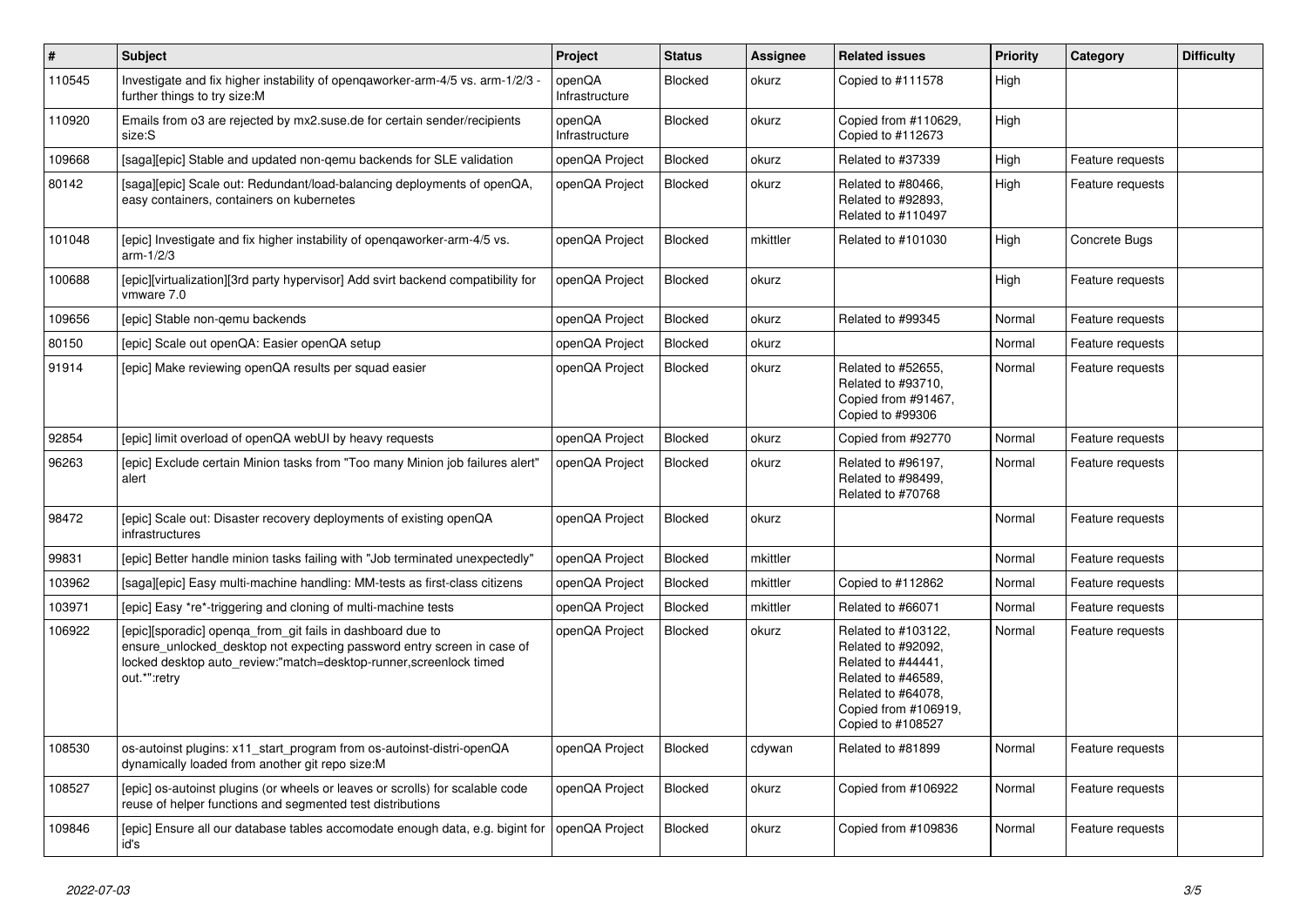| $\vert$ #     | Subject                                                                                                                                                                                                                     | Project                  | <b>Status</b> | <b>Assignee</b> | <b>Related issues</b>                                             | Priority | Category             | <b>Difficulty</b> |
|---------------|-----------------------------------------------------------------------------------------------------------------------------------------------------------------------------------------------------------------------------|--------------------------|---------------|-----------------|-------------------------------------------------------------------|----------|----------------------|-------------------|
| 111860        | [epic] Upgrade all our infrastructure, e.g. o3+osd workers+webui and<br>production workloads, to openSUSE Leap 15.4                                                                                                         | openQA Project           | Blocked       | okurz           | Copied from #99183                                                | Normal   | Organisational       |                   |
| 99660         | [epic] Use more perl signatures in our perl projects                                                                                                                                                                        | openQA Project           | Blocked       | okurz           |                                                                   | Low      | Feature requests     |                   |
| 109740        | [epic] Stable os-autoinst unit tests with good coverage                                                                                                                                                                     | openQA Project           | Blocked       | okurz           | Related to #109620                                                | Low      | Feature requests     |                   |
| 81060         | [epic] openQA web UI in kubernetes                                                                                                                                                                                          | openQA Project           | Blocked       | okurz           | Related to #76978                                                 | Low      | Feature requests     |                   |
| 98952         | [epic] t/full-stack.t sporadically fails "clickElement: element not interactable"<br>and other errors                                                                                                                       | openQA Project           | Blocked       | mkittler        | Related to #101734                                                | Low      | Concrete Bugs        |                   |
| 99579         | [epic][retro] Follow-up to "Published QCOW images appear to be<br>uncompressed"                                                                                                                                             | openQA Project           | Blocked       | okurz           | Related to #96557.<br>Copied from #99246                          | Low      | Organisational       |                   |
| 109659        | [epic] More remote workers                                                                                                                                                                                                  | openQA Project           | Blocked       | okurz           |                                                                   | Low      | Feature requests     |                   |
| 91646         | [saga][epic] SUSE Maintenance QA workflows with fully automated testing,<br>approval and release                                                                                                                            | QA                       | Blocked       | okurz           | Copied to #99303                                                  | Normal   |                      |                   |
| 94105         | [epic] Use feedback from openga-investigate to automatically inform on<br>github pull requests, open tickets, weed out automatically failed tests                                                                           | QA                       | Blocked       | okurz           | Related to #91773,<br>Related to #107014                          | Normal   |                      |                   |
| 110884        | [epic] Properly maintained open source mtui+oscqam                                                                                                                                                                          | QA                       | Blocked       | okurz           |                                                                   | Normal   |                      |                   |
| 111347        | [saga][epic] Properly maintained Maintenance QA tooling                                                                                                                                                                     | QA                       | Blocked       | okurz           | Copied from #99303                                                | Normal   |                      |                   |
| 112367        | [tools] python-paramiko on Leap/SLE throws exception with ed25519 key<br>size:M                                                                                                                                             | QA                       | Blocked       | jbaier_cz       |                                                                   | Normal   |                      |                   |
| 111446        | openQA-in-openQA tests fail due to corrupted downloaded rpm<br>auto_review:"Test died: command '.*zypper -n in<br>os-autoinst-distri-opensuse-deps' failed at<br>openqa//tests/install/test_distribution.pm line 1.*":retry | QA                       | Blocked       | okurz           | Blocked by #112232                                                | Low      |                      |                   |
| Feedback (14) |                                                                                                                                                                                                                             |                          |               |                 |                                                                   |          |                      |                   |
| 111986        | Ensure uno openganet opensuse org is properly used                                                                                                                                                                          | openQA<br>Infrastructure | Feedback      | okurz           | Copied from #111473                                               | Normal   |                      |                   |
| 112916        | postgresql.conf is invalid after recent salt changes size:M                                                                                                                                                                 | openQA<br>Infrastructure | Feedback      | okurz           | Copied from #112718                                               | Normal   |                      |                   |
| 111171        | Handle installation of new FC switch                                                                                                                                                                                        | openQA<br>Infrastructure | Feedback      | okurz           |                                                                   | Low      |                      |                   |
| 112595        | continous deployment installed old version of openQA due to timeout<br>accessing a repo size:M                                                                                                                              | openQA Project           | Feedback      | mkittler        | Related to #112232                                                | High     | Concrete Bugs        |                   |
| 113030        | test distribution directory git revision can be parsed as "UNKNOWN" and<br>openQA investigation fails to show test git log                                                                                                  | openQA Project           | Feedback      | okurz           |                                                                   | High     | <b>Concrete Bugs</b> |                   |
| 112265        | Just use bigint in all our database tables (for auto-incremented ID-columns)                                                                                                                                                | openQA Project           | Feedback      | mkittler        | Related to #112718                                                | Normal   | Feature requests     |                   |
| 106759        | Worker xyz has no heartbeat (400 seconds), restarting repeatedly reported<br>on o3 size:M                                                                                                                                   | openQA Project           | Feedback      | cdywan          | Blocked by #110677.<br>Blocked by #110680,<br>Copied from #105828 | Normal   | Concrete Bugs        |                   |
| 110542        | Try to mitigate "VNC typing issues" with disabled key repeat                                                                                                                                                                | openQA Project           | Feedback      | okurz           | Related to #111752                                                | Normal   | Feature requests     |                   |